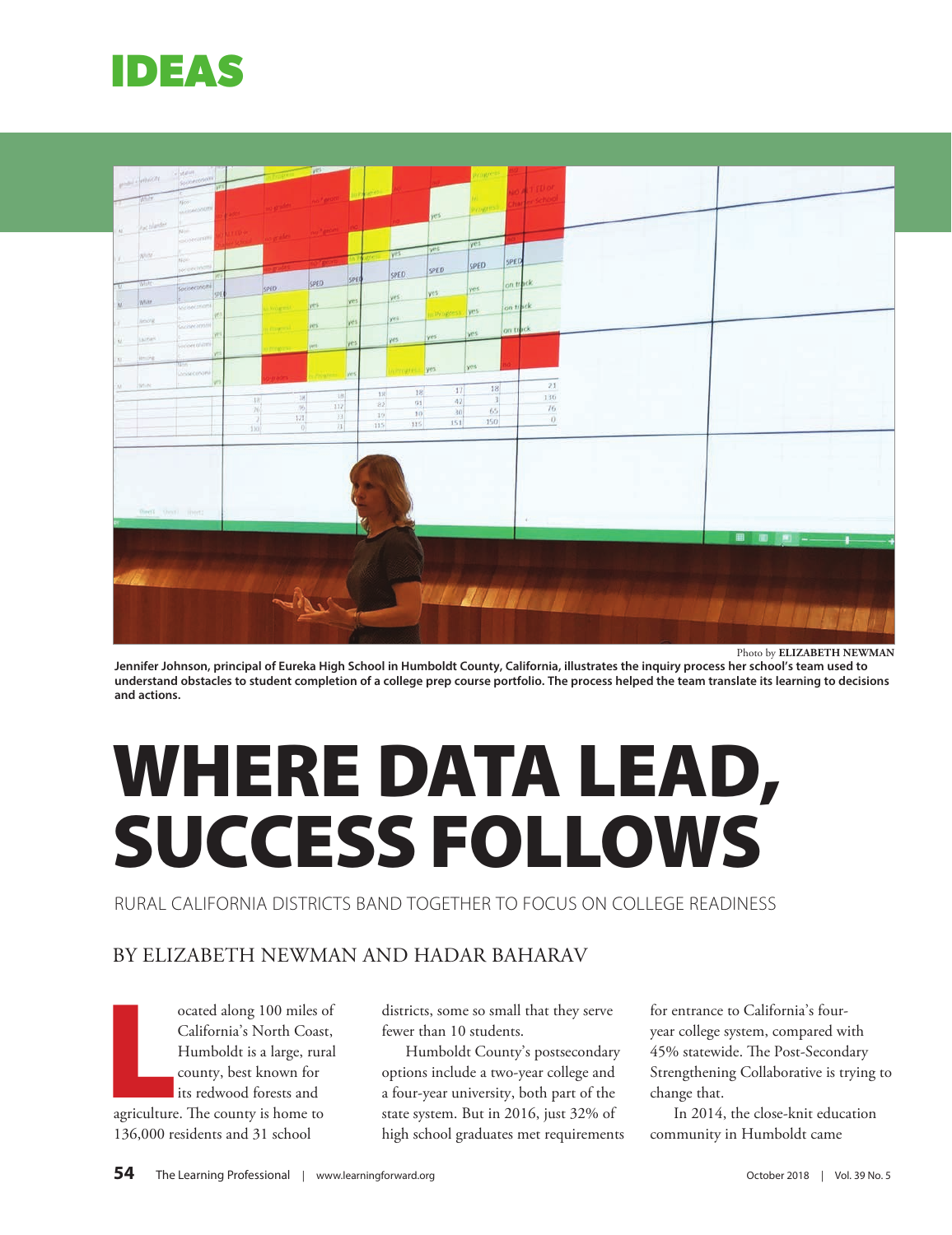**At the heart of that work was an effort to help the partners use cycles of inquiry to analyze, study, and act on data.**

together to address the potential to improve college readiness and completion among the county's students. A diverse group of education leaders spanning K-12 through college formed the collaborative, with leadership from the Humboldt County Office of Education, a regional entity that supports local districts, offers countywide services, and maintains connections with local higher education institutions.

Enter the John W. Gardner Center for Youth and Their Communities at the Stanford Graduate School of Education. The Gardner Center partners with communities, researchers, and practitioners to produce evidencebased research to improve and strengthen the well-being of youth, inform policy and practice in the fields of education and youth development, and emphasize the importance of equity and capacity-building in youth-serving organizations.

The Gardner Center partnered with the county office to build the collaborative's capacity, including designing and leading a professional learning process for educators from participating schools and institutions. At the heart of that work was an effort to help the partners use cycles of inquiry to analyze, study, and act on data.

#### **PROFESSIONAL LEARNING GOALS AND STRUCTURE**

Recognizing the need for a datadriven approach, the collaborative set



two main professional learning goals for its participants:

- To become familiar with college readiness and completion indicators at three interrelated levels: individual, setting, and system; and
- To strengthen education leaders' capacity to conduct cycles of inquiry framed by the indicators.

Cycles of inquiry link actionable indicators of student success to supports for students. Further, they help illuminate the issues and conditions for improvements. By embracing and centering the cycle of inquiry approach, participants engaged in comprehensive and deep learning about the problem

and its sources, identification and definition of goals and attainable objectives, informed decision making and strategy formation, progress monitoring and continuous improvements based on targets and measures. See figure above.

During the first two years, teams from a small, core group of institutions (districts and colleges) engaged in professional learning and opportunities to practice cycles of inquiry. Early in the process, the Gardner Center provided presentations and facilitated discussions that built from the College Readiness Indicator Systems resource suite, which provides tools to support the data to action approach in schools and districts. (For more information,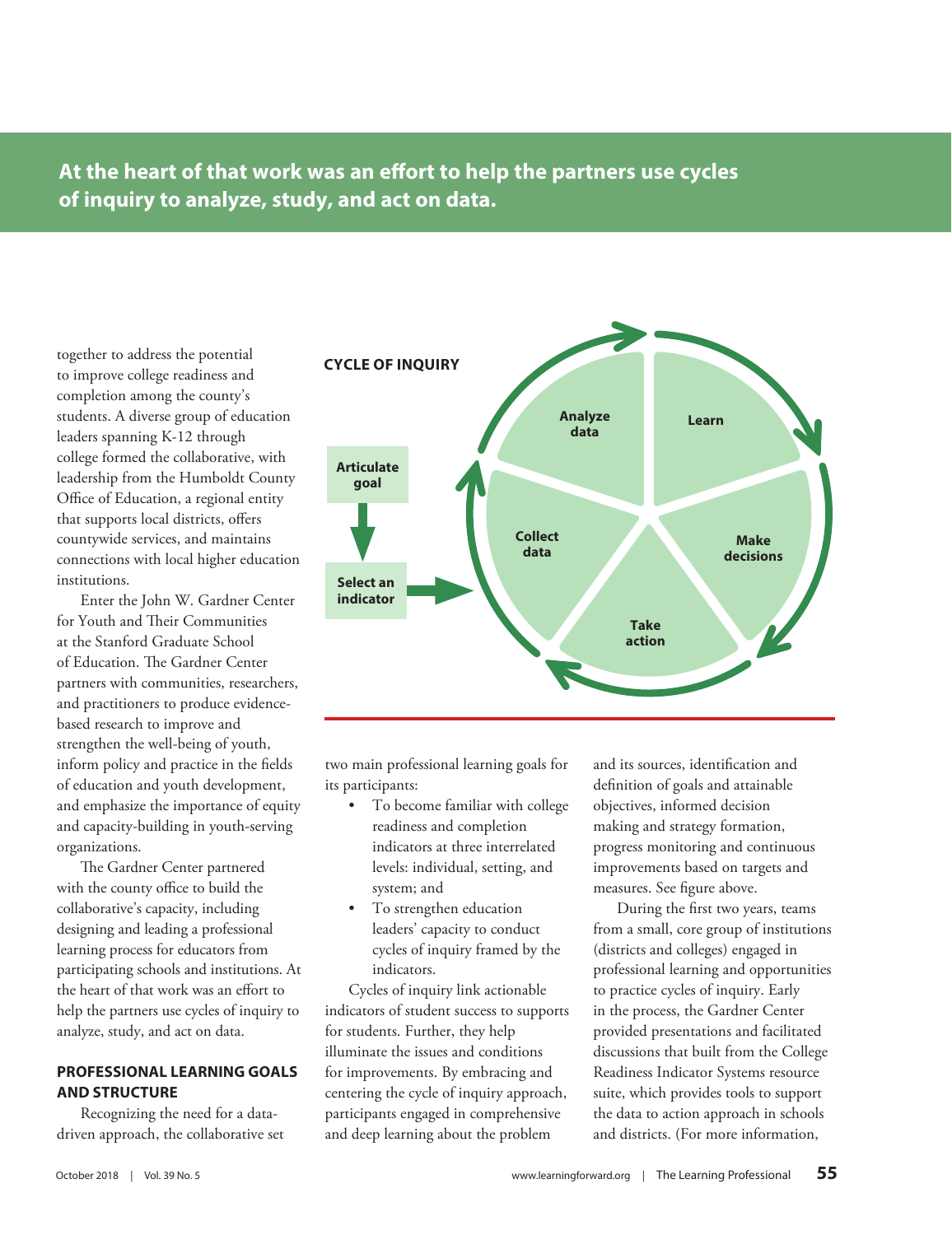## **IDEAS**

visit https://gardnercenter.stanford. edu/publications/college-readinessindicator-system-cris-resource-series.)

Rooted in the College Readiness Indicator Systems principles, we shared a systematic approach to college readiness and completion that combines the following elements encompassed within the cycle of inquiry:

- A trilevel lens, recognizing the setting (school) and system (district) contexts for youth development;
- Domains of learning, reflecting the concept that college readiness and completion require academic preparedness, academic tenacity, and college knowledge;
- Indicators of college readiness and college completion, driven by the understanding that that indicators should be research-informed, measurable, meaningful, malleable, and impactful; and
- Supports, emphasizing that while indicators are applicable for all students, supports are tailored interventions.

Sessions in the first two years empowered partners with the necessary tools and supports to advance cycles of inquiry aimed at increasing students' readiness for, and completion of, college. We planned discussions and exercises that focused on indicators relevant to the region, such as student participation in college prep curriculum, access and uptake of student supports, and completion of financial aid applications.

Participating districts and institutions of higher education selected one or more of these indicators on which to focus their own data-to-action efforts. Partners carried out this work at their sites between convenings and shared their progress and challenges with one another at subsequent sessions.

#### **LEARNING AMONG PARTNERS**

In the early phase, building trust among partners was essential. We placed a high value on learning and improvement supported by inquiry, rather than placing blame or declaring success.

With this foundation of trust, an important part of the sessions was partners' presentations of their progress on their cycles of inquiry. We helped partners use a protocol for sharing that included structured opportunities to present aspects of a team's inquiry to other teams and for other teams to ask questions and provide feedback.

Partners shared information about their inquiry process, data analyses, changes to policy and practice, and implementation of supports. A critical aspect of these presentations and discussions was sharing challenges faced and lessons learned. Sometimes this meant that institutional teams shared what they saw as their own shortcomings. This was valuable both to the content of the learning and the ongoing trust building that underlies all the work.

For example, one district developed spreadsheets that visually represented their analysis of college track course completion. The analysis contained some surprises — including some that disappointed the district. The district shared its analysis and tools at a convening.

The district also shared some of the actions it took based on the data analysis, such as policy changes. Subsequently, some partners adapted the tools to suit their institutions' needs and analyzed their data with the benefit of insights shared by other partners.

This group sharing process enhanced knowledge for everyone and also provided growth opportunities. After two years, the original group of core partners grew to include eight local districts in addition to a second team

from the county office, and those who had been part of the core group were able to take on leadership roles.

As new members learned basic concepts, existing members presented their own work and received targeted feedback to support their ongoing inquiry. This built a sense of regional efficacy and provided new districts with a better understanding of inquiry's potential. It laid the groundwork for sustaining the work into the future by strengthening regional capacity.

By developing leadership among members and embedding and institutionalizing attitudes and practices of inquiry, we expect that the individual and collective culture of inquiry will continue into the future.

#### **IMPACT ON PARTNERS AND STUDENTS**

We already see evidence of the collaborative's impacts on Humboldt County's students and educational institutions. Members took unique approaches to inquiry, based on available data, staff capacity, goals and strategies, or other local factors.

For example, one high school redesigned credit recovery opportunities to support students to meet college eligibility requirements. This was a result of the team's inquiry into student participation in college prep curriculum (an individual level indicator of college readiness), illuminating that retake options for some core classes did not meet college eligibility requirements.

As another example, through a cycle of inquiry focused on helping more high school students complete collegetrack courses, members from one high school district identified that many freshmen from rural communities were failing courses required for continuation in the college prep sequence.

The district's collaborative team hypothesized that it is difficult for some students to transition from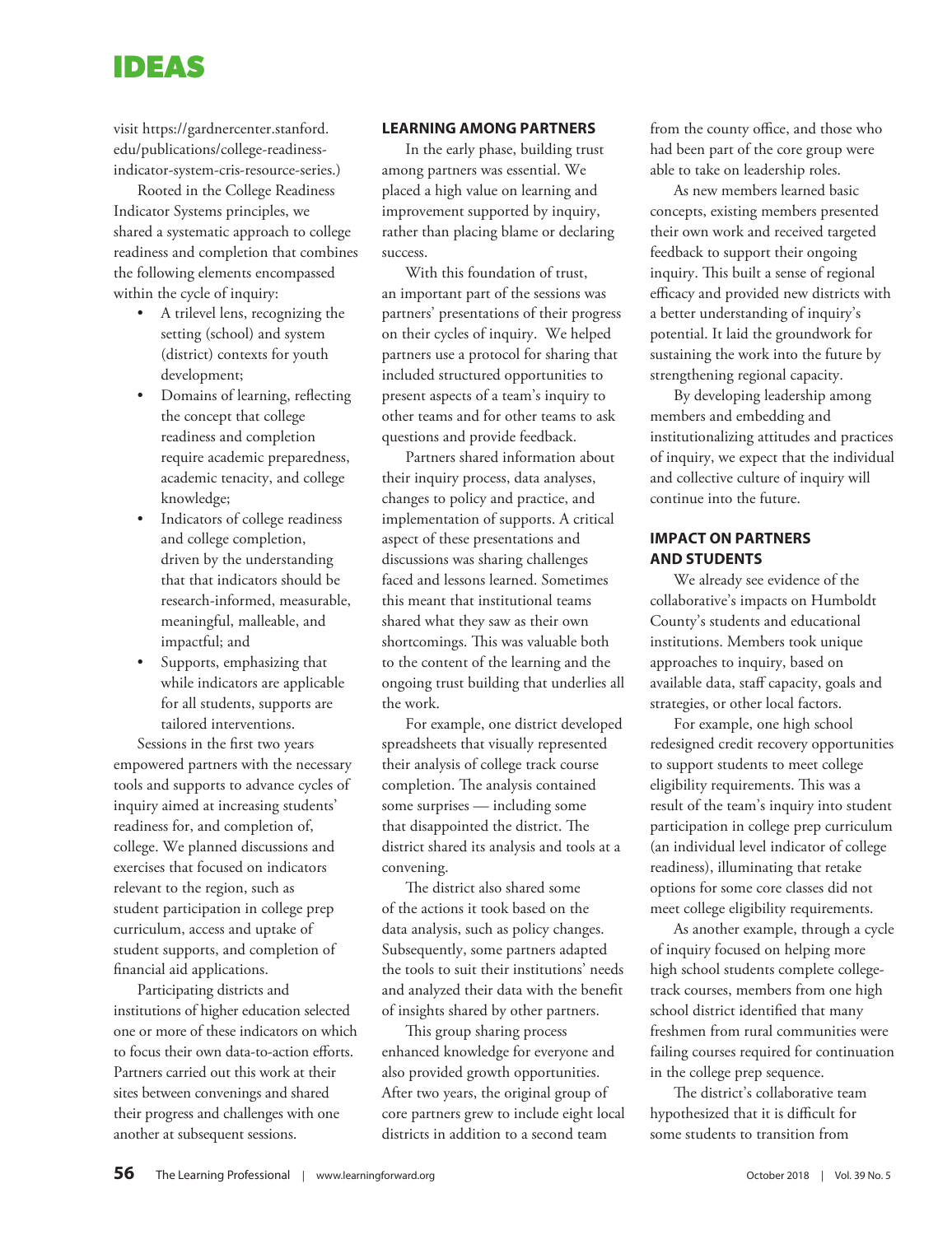#### **LISTENING TO MEMBERS**

To gain insights into members' experience of the collaborative and inform the development of its next iteration, we conducted an anonymous survey of participants. Twenty-seven participants responded, shedding light on the value of the professional learning related to the use of inquiry to inform strategy and action; capacity and norms of continuous learning and improvement; and the benefits of cross-system, regional collaboration.

| <b>Select survey items</b>                                                                                                                                                                                                               | % agree or<br>strongly agree |
|------------------------------------------------------------------------------------------------------------------------------------------------------------------------------------------------------------------------------------------|------------------------------|
| PROFESSIONAL DEVELOPMENT                                                                                                                                                                                                                 |                              |
| Participation in the collaborative has influenced my mindset/attitude toward data and/or data-informed<br>decision-making.                                                                                                               | 96                           |
| CONTINUOUS I FARNING AND IMPROVEMENT                                                                                                                                                                                                     |                              |
| My institution has built its capacity for continuous learning and improvement.                                                                                                                                                           | 88                           |
| Informed by our work related to the collaborative, my district/institution has taken steps (or will probably<br>take steps in the near future) that will likely result in more students being ready for college / completing<br>college. | 85                           |
| As a result of our participation in the collaborative, my district/institution has created new norms around<br>the use of data and inquiry in decision-making and/or strategy formation and execution.                                   | 65                           |
| My district/institution has increased (or has the potential to increase) stakeholders' buy-in for data use,<br>inquiry, and strategy development.                                                                                        | 92                           |
| THE VALUE OF COLLABORATION                                                                                                                                                                                                               |                              |
| Bringing together local partners with different levels of experience in data and inquiry outweighed the<br>associated challenges.                                                                                                        | 100                          |
| The Post-Secondary Strengthening Collaborative serves a valuable cause by promoting cross dialogue<br>between districts and higher education institutions.                                                                               | 100                          |

small, rural middle schools into the district's comprehensive high school, often a long bus ride away. The team considered creative ways to address this issue, including establishing a Freshman Academy for students identified as those who would benefit from a focused transition program.

Moving forward, the district will analyze the results of its academy pilot through a new cycle of inquiry. This will inform the student selection criteria and shed light on the need for program modifications. It will also help gain the school board's support for expansion if it finds the program is effective.

#### **FEEDBACK FROM PARTNERS**

In a survey of collaborative partners, after most members had been

participating for one or two years, 88% of respondents either agreed or strongly agreed that, through the adoption of the cycle of inquiry approach, their district or institution had broadly built its capacity for continuous learning and improvement. And 100% agreed or strongly agreed that, as individuals, they will likely take what they have learned through participation in the collaborative to their future positions. (See table above.)

Collaborative members said they appreciated the process and the opportunities that the structure provided, as illustrated in survey responses like these:

> • "I'd like to continue learning ways to engage staff, analyze data, and support each other.

I've gotten so many good ideas and such good feedback throughout the process."

- "We need to continue this collaborative opportunity, as rich and deep discussions occur that lead to systemic change."
- "This is one of the most valuable educational endeavors I have been part of."

#### **LOOKING AHEAD**

The collaborative has accomplished a lot, but much is still left to do. The Humboldt County Office of Education, the collaborative's main convener, hopes to harness the energy and power of its successes to date to design the collaborative's next phase, which may include: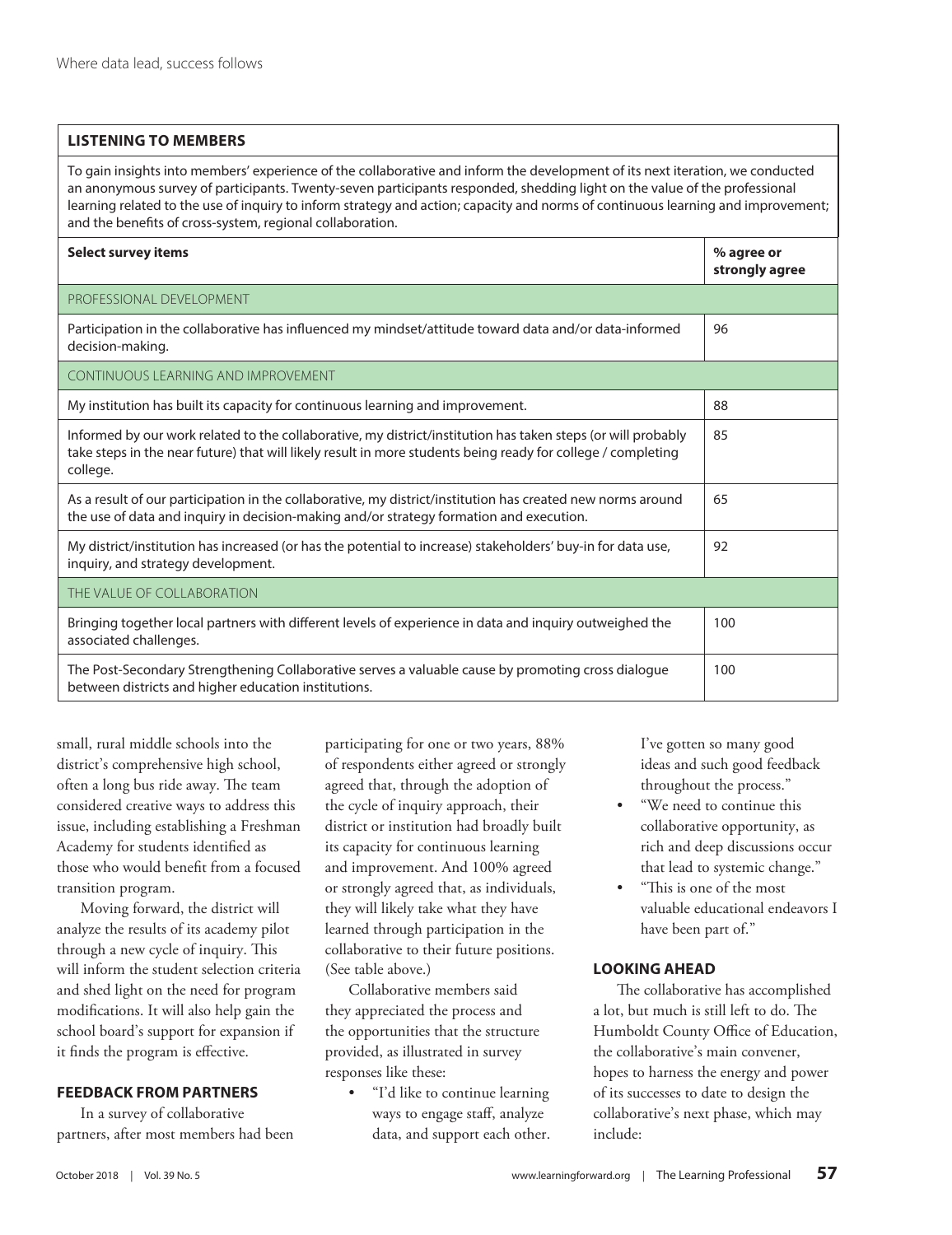

- Ways to better engage small districts, perhaps creating a cohort that works on a joint cycle of inquiry;
- Hiring personnel to support those districts that do not have an in-house capacity to analyze data; and
- Opportunities to expand inquiry to areas that involve both K-12 and postsecondary members, including outreach and enrollment designed to engage students.

#### **LEARNING FROM CHALLENGES**

Like our partners in the collaborative, we are committed to sharing challenges, learning from them, and finding strategies to address them. Among the challenges:

**Seed funding ended:** The county office of education launched the

collaborative with support from College Futures Foundation. When that funding ended, the county office of education found new resources and called on existing and new members to contribute funds.

Paying to take part in the collaborative increased members' commitment and ownership. In this way, the end of funding did not cause the collaborative to contract. Instead, the collaborative expanded its ranks. This broadened the range of perspectives and the reach of the professional learning. As such, the collaborative reached more educators and students.

**Disconnections between existing and new members:** Building trust among new and existing members presented a challenge. To address this, we encouraged veteran members to share not only their successes but also their

struggles and disproven hypotheses. This allowed all members to engage in dialogue and collective work that was inclusive, supportive, and inspiring.

As articulated by one local leader, collaborative members moved away from an "us-versus-them" paradigm. Using data in a collaborative, intentional, and mutually supportive environment helped strengthen a regional approach to addressing the needs of all students.

**Limited capacity threatened engagement:** Many of the members came from small teams, so prioritizing limited resources and staff time was often difficult. To ensure that members remained engaged, the county office of education reinforced that the collaborative's work aligned with other accountability requirements, local commitments, and districts' interests. Also, by emphasizing local context,

## **Build your network.**

Expand your professional learning networks by connecting with other members locally. Learning Forward affiliates provide services and programs that connect you with others across individual states, provinces, and regions.

**learningforward.org/affiliates**